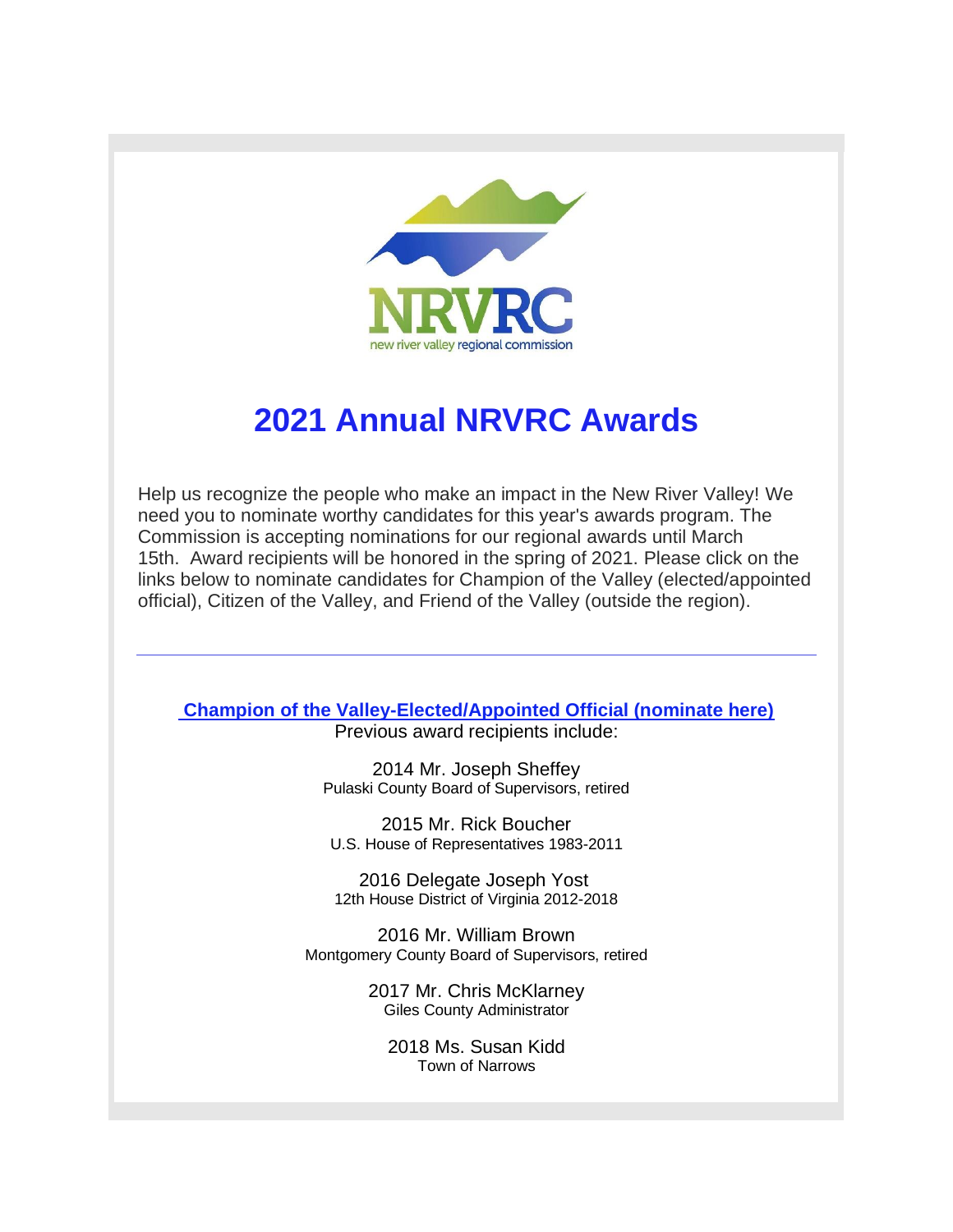2019 Delegate Nick Rush 7th House District in Virginia

2020 Mr. Chris Tuck Montgomery County Board of Supervisors, retired

**[Citizen of the Valley](http://r20.rs6.net/tn.jsp?f=001K6iWJARp3zrT5EG7MpxcuWd2H4kCagjk5tyeU-dSkZX9qaYyPoKRya5FOxAbPIzL8YW9PaF9XPq3OnTInPz1XTj6gncvDtt3PnrBq7ZotRHG3vDGWF-IkO9B_yZg3o7rGfGK-N1zS7yBM3ZhkhkdoM7NRX1Flx9JZvqi7bsjCD4__U6zbg5ymCpLWz5AnAtW&c=D9kRaKoqdQZQoF70bcwnlO0BDJf8Csdtaj5zKyNpIhsjhrH6vvisyw==&ch=wDAnz_WfItLHCJ821Bt4XL6TH2YJKRKmng5_05SHZiyPesGT31ZtfQ==) (nominate here)**

Previous award recipients include:

2014 Dr. Charles Steger Virginia Tech President

2015 Mr. Ken Anderson CEO, Anderson & Associates, Inc.

2016 Ms. Penelope Kyle, JD Radford University President

2017 Mr. Woody Crenshaw Floyd County Entrepreneur

2018 Mr. David Hagan Business Owner / Investor

2018 Ms. P. Buckley Moss Artist / Philanthropist

2019 Mr. Raymond Smoot Community Leader

2020 Mr. Bill Ellenbogen Community Advocate

**[Friend of the Valley](http://r20.rs6.net/tn.jsp?f=001K6iWJARp3zrT5EG7MpxcuWd2H4kCagjk5tyeU-dSkZX9qaYyPoKRya5FOxAbPIzL4n5vPlVLq1tNO7TromDzMV6HLgI1gkL66zWgcHKgWySzraDf5HeNFnEOCnW5YiFOjaaQzMIPdAKMNJSenanUYPRAnrAYupzn1cdOdf-fZBV6SinrbsWUtaabeEBBTS1q&c=D9kRaKoqdQZQoF70bcwnlO0BDJf8Csdtaj5zKyNpIhsjhrH6vvisyw==&ch=wDAnz_WfItLHCJ821Bt4XL6TH2YJKRKmng5_05SHZiyPesGT31ZtfQ==) (nominate here)**

Previous award recipients include:

2016 Mary Moody Northen Foundation Mountain Lake Lodge

2017 Mr. Bill Shelton Director of the Virginia Department of Housing and Community Development

2019 Mr. John Smolak, III